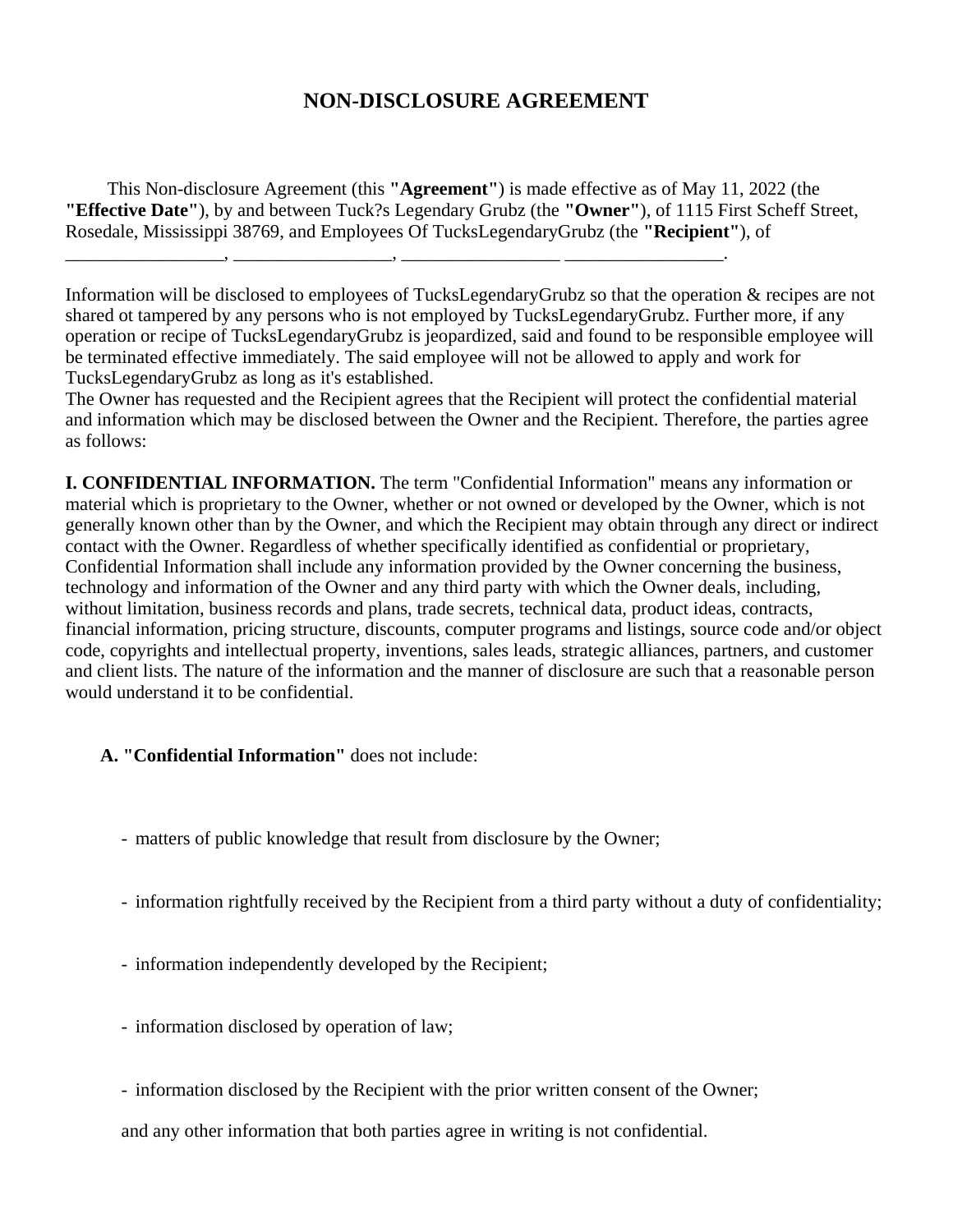**II. PROTECTION OF CONFIDENTIAL INFORMATION.** The Recipient understands and acknowledges that the Confidential Information has been developed or obtained by the Owner by the investment of significant time, effort and expense, and that the Confidential Information is a valuable, special and unique asset of the Owner which provides the Owner with a significant competitive advantage, and needs to be protected from improper disclosure. In consideration for the receipt by the Recipient of the Confidential Information, the Recipient agrees as follows:

**A. No Disclosure.** The Recipient will hold the Confidential Information in confidence and will not disclose the Confidential Information to any person or entity without the prior written consent of the Owner.

**B. No Copying/Modifying.** The Recipient will not copy or modify any Confidential Information without the prior written consent of the Owner.

**C. Unauthorized Use.** The Recipient shall promptly advise the Owner if the Recipient becomes aware of any possible unauthorized disclosure or use of the Confidential Information.

**D. Application to Employees.** The Recipient shall not disclose any Confidential Information to any employees of the Recipient, except those employees who are required to have the Confidential Information in order to perform their job duties in connection with the limited purposes of this Agreement. Each permitted employee to whom Confidential Information is disclosed shall sign a nondisclosure agreement substantially the same as this Agreement at the request of the Owner.

**III. UNAUTHORIZED DISCLOSURE OF INFORMATION - INJUNCTION.** If it appears that the Recipient has disclosed (or has threatened to disclose) Confidential Information in violation of this Agreement, the Owner shall be entitled to an injunction to restrain the Recipient from disclosing the Confidential Information in whole or in part. The Owner shall not be prohibited by this provision from pursuing other remedies, including a claim for losses and damages.

**IV. NON-CIRCUMVENTION.** For a period of five (5) years after the end of the term of this Agreement, the Recipient will not attempt to do business with, or otherwise solicit any business contacts found or otherwise referred by Owner to Recipient for the purpose of circumventing, the result of which shall be to prevent the Owner from realizing or recognizing a profit, fees, or otherwise, without the specific written approval of the Owner. If such circumvention shall occur the Owner shall be entitled to any commissions due pursuant to this Agreement or relating to such transaction.

**V. RETURN OF CONFIDENTIAL INFORMATION.** Upon the written request of the Owner, the Recipient shall return to the Owner all written materials containing the Confidential Information. The Recipient shall also deliver to the Owner written statements signed by the Recipient certifying that all materials have been returned within five (5) days of receipt of the request.

**VI. RELATIONSHIP OF PARTIES.** Neither party has an obligation under this Agreement to purchase any service or item from the other party, or commercially offer any products using or incorporating the Confidential Information. This Agreement does not create any agency, partnership, or joint venture.

**VII. NO WARRANTY.** The Recipient acknowledges and agrees that the Confidential Information is provided on an "AS IS" basis. THE OWNER MAKES NO WARRANTIES, EXPRESS OR IMPLIED, WITH RESPECT TO THE CONFIDENTIAL INFORMATION AND HEREBY EXPRESSLY DISCLAIMS ANY AND ALL IMPLIED WARRANTIES OF MERCHANTABILITY AND FITNESS FOR A PARTICULAR PURPOSE. IN NO EVENT SHALL THE OWNER BE LIABLE FOR ANY DIRECT, INDIRECT, SPECIAL, OR CONSEQUENTIAL DAMAGES IN CONNECTION WITH OR ARISING OUT OF THE PERFORMANCE OR USE OF ANY PORTION OF THE CONFIDENTIAL INFORMATION. The Owner does not represent or warrant that any product or business plans disclosed to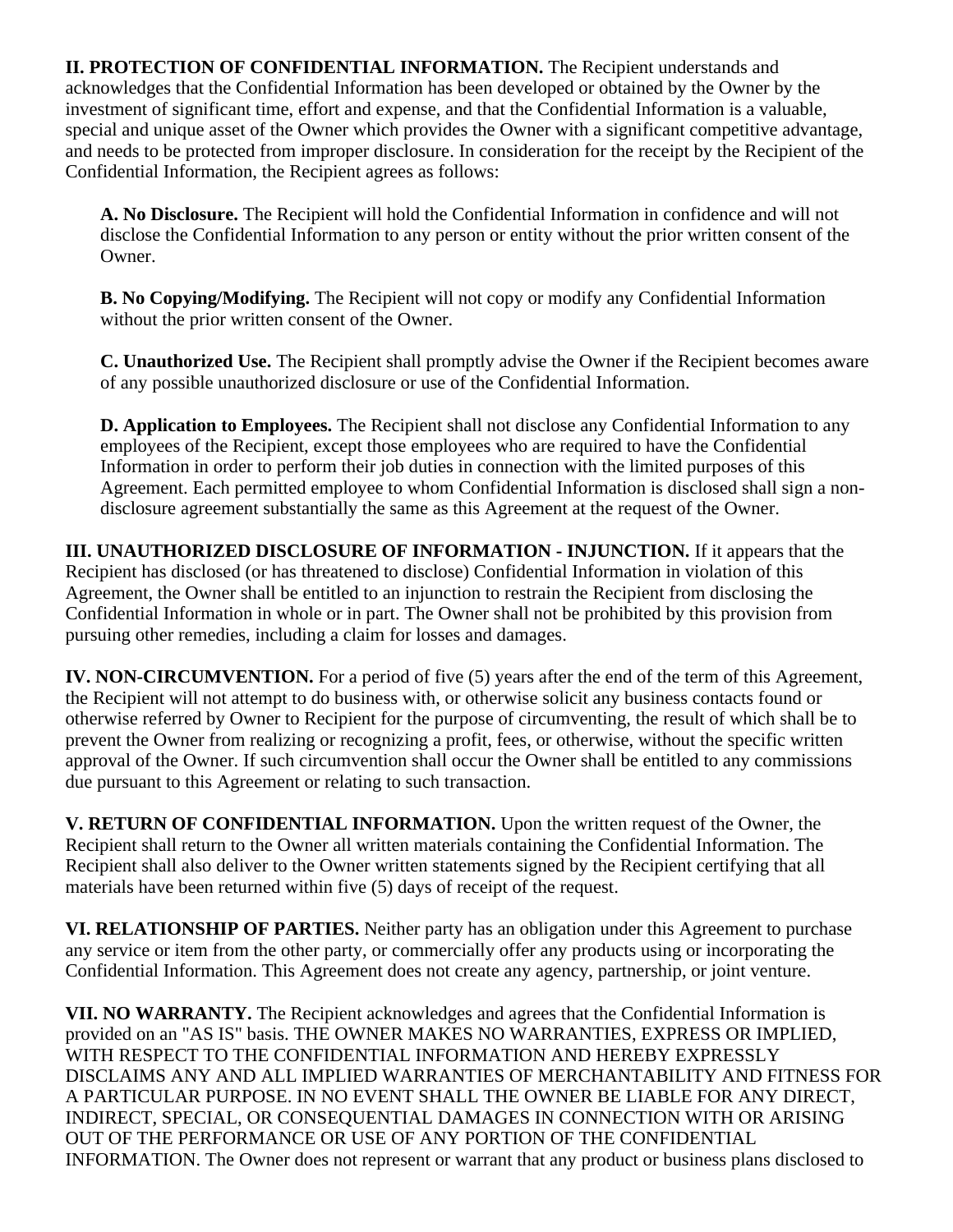the Recipient will be marketed or carried out as disclosed, or at all. Any actions taken by the Recipient in response to the disclosure of the Confidential Information shall be solely at the risk of the Recipient.

**VIII. LIMITED LICENSE TO USE.** The Recipient shall not acquire any intellectual property rights under this Agreement except the limited right to use as set forth above. The Recipient acknowledges that, as between the Owner and the Recipient, the Confidential Information and all related copyrights and other intellectual property rights, are (and at all times will be) the property of the Owner, even if suggestions, comments, and/or ideas made by the Recipient are incorporated into the Confidential Information or related materials during the period of this Agreement.

**IX. INDEMNITY.** Each party agrees to defend, indemnify, and hold harmless the other party and its officers, directors, agents, affiliates, distributors, representatives, and employees from any and all third party claims, demands, liabilities, costs and expenses, including reasonable attorney's fees, costs and expenses resulting from the indemnifying party's material breach of any duty, representation, or warranty under this Agreement.

**X. ATTORNEY'S FEES.** In any legal action between the parties concerning this Agreement, the prevailing party shall be entitled to recover reasonable attorney's fees and costs.

**XI. TERM.** The obligations of this Agreement shall survive As long as you are employed with TucksLegendaryGrubz from the Effective Date or until the Owner sends the Recipient written notice releasing the Recipient from this Agreement. After that, the Recipient must continue to protect the Confidential Information that was received during the term of this Agreement from unauthorized use or disclosure for an additional As long as you are in employed under TucksLegendaryGrubz.

**XII. GENERAL PROVISIONS.** This Agreement sets forth the entire understanding of the parties regarding confidentiality. Any amendments must be in writing and signed by both parties. This Agreement shall be construed under the laws of the State of Mississippi. This Agreement shall not be assignable by either party. Neither party may delegate its duties under this Agreement without the prior written consent of the other party. The confidentiality provisions of this Agreement shall remain in full force and effect at all times in accordance with the term of this Agreement. If any provision of this Agreement is held to be invalid, illegal or unenforceable, the remaining portions of this Agreement shall remain in full force and effect and construed so as to best effectuate the original intent and purpose of this Agreement.

**XIII. WHISTLEBLOWER PROTECTION.** This Agreement is in compliance with the Defend Trade Secrets Act and provides civil or criminal immunity to any individual for the disclosure of trade secrets: (i) made in confidence to a federal, state, or local government official, or to an attorney when the disclosure is to report suspected violations of the law; or (ii) in a complaint or other document filed in a lawsuit if made under seal.

**XIV. SIGNATORIES.** This Agreement shall be executed by LaDarius Tucker, Owner, on behalf of Tuck?s Legendary Grubz and Employees Of TucksLegendaryGrubz and delivered in the manner prescribed by law as of the date first written above.